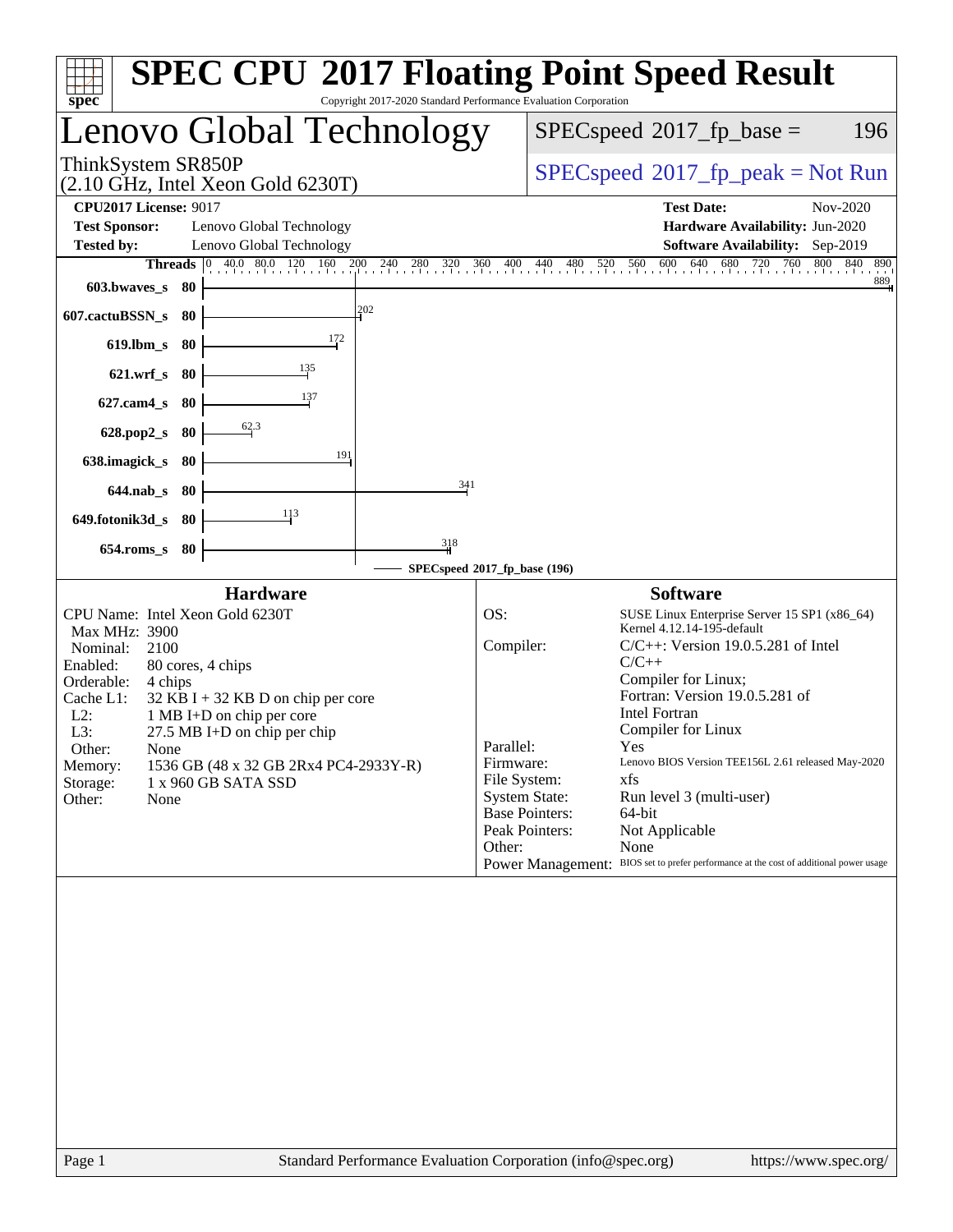

Copyright 2017-2020 Standard Performance Evaluation Corporation

# Lenovo Global Technology

(2.10 GHz, Intel Xeon Gold 6230T) ThinkSystem SR850P<br>  $(2.10 \text{ GHz. Intel Yoon Gold } 6230 \text{T})$   $SPEC speed^{\circ}2017\_fp\_peak = Not Run$ 

 $SPECspeed^{\circledcirc}2017_fp\_base = 196$  $SPECspeed^{\circledcirc}2017_fp\_base = 196$ 

**[Test Sponsor:](http://www.spec.org/auto/cpu2017/Docs/result-fields.html#TestSponsor)** Lenovo Global Technology **[Hardware Availability:](http://www.spec.org/auto/cpu2017/Docs/result-fields.html#HardwareAvailability)** Jun-2020 **[Tested by:](http://www.spec.org/auto/cpu2017/Docs/result-fields.html#Testedby)** Lenovo Global Technology **[Software Availability:](http://www.spec.org/auto/cpu2017/Docs/result-fields.html#SoftwareAvailability)** Sep-2019

**[CPU2017 License:](http://www.spec.org/auto/cpu2017/Docs/result-fields.html#CPU2017License)** 9017 **[Test Date:](http://www.spec.org/auto/cpu2017/Docs/result-fields.html#TestDate)** Nov-2020

#### **[Results Table](http://www.spec.org/auto/cpu2017/Docs/result-fields.html#ResultsTable)**

|                             | <b>Base</b>                 |                |                |                |            | <b>Peak</b>    |       |                |                |              |                |              |                |              |
|-----------------------------|-----------------------------|----------------|----------------|----------------|------------|----------------|-------|----------------|----------------|--------------|----------------|--------------|----------------|--------------|
| <b>Benchmark</b>            | <b>Threads</b>              | <b>Seconds</b> | Ratio          | <b>Seconds</b> | Ratio      | <b>Seconds</b> | Ratio | <b>Threads</b> | <b>Seconds</b> | <b>Ratio</b> | <b>Seconds</b> | <b>Ratio</b> | <b>Seconds</b> | <b>Ratio</b> |
| 603.bwayes s                | 80                          | 66.4           | 889            | 66.4           | 889        | 66.6           | 885   |                |                |              |                |              |                |              |
| 607.cactuBSSN s             | 80                          | 82.5           | 202            | 82.0           | 203        | 82.5           | 202   |                |                |              |                |              |                |              |
| $619.$ lbm s                | 80                          | 30.4           | 172            | 30.4           | 172        | 30.4           | 172   |                |                |              |                |              |                |              |
| $621.wrf$ s                 | 80                          | 98.2           | <u>135</u>     | 98.0           | 135        | 98.3           | 135   |                |                |              |                |              |                |              |
| $627$ .cam4 s               | 80                          | 64.6           | 137            | 64.6           | 137        | 64.6           | 137   |                |                |              |                |              |                |              |
| $628.pop2_s$                | 80                          | 190            | 62.4           | 191            | 62.3       | 191            | 62.3  |                |                |              |                |              |                |              |
| 638.imagick_s               | 80                          | 75.5           | 191            | 75.9           | 190        | 75.4           | 191   |                |                |              |                |              |                |              |
| $644$ .nab s                | 80                          | 51.3           | 341            | 51.3           | 341        | 51.3           | 341   |                |                |              |                |              |                |              |
| 649.fotonik3d s             | 80                          | 80.9           | 113            | <u>80.6</u>    | <u>113</u> | 80.1           | 114   |                |                |              |                |              |                |              |
| $654$ .roms s               | 80                          | 49.4           | 319            | 50.0           | 315        | 49.5           | 318   |                |                |              |                |              |                |              |
|                             | $SPECspeed*2017_fp\_base =$ |                | 196            |                |            |                |       |                |                |              |                |              |                |              |
| $SPECspeed*2017_fp\_peak =$ |                             |                | <b>Not Run</b> |                |            |                |       |                |                |              |                |              |                |              |

Results appear in the [order in which they were run.](http://www.spec.org/auto/cpu2017/Docs/result-fields.html#RunOrder) Bold underlined text [indicates a median measurement](http://www.spec.org/auto/cpu2017/Docs/result-fields.html#Median).

#### **[Operating System Notes](http://www.spec.org/auto/cpu2017/Docs/result-fields.html#OperatingSystemNotes)**

Stack size set to unlimited using "ulimit -s unlimited"

### **[Environment Variables Notes](http://www.spec.org/auto/cpu2017/Docs/result-fields.html#EnvironmentVariablesNotes)**

Environment variables set by runcpu before the start of the run: KMP\_AFFINITY = "granularity=fine,compact" LD\_LIBRARY\_PATH = "/home/cpu2017-1.1.0-ic19.0u5-2/lib/intel64" OMP\_STACKSIZE = "192M"

#### **[General Notes](http://www.spec.org/auto/cpu2017/Docs/result-fields.html#GeneralNotes)**

 Binaries compiled on a system with 1x Intel Core i9-9900K CPU + 64GB RAM memory using Redhat Enterprise Linux 8.0 Transparent Huge Pages enabled by default Prior to runcpu invocation Filesystem page cache synced and cleared with: sync; echo 3> /proc/sys/vm/drop\_caches NA: The test sponsor attests, as of date of publication, that CVE-2017-5754 (Meltdown) is mitigated in the system as tested and documented. Yes: The test sponsor attests, as of date of publication, that CVE-2017-5753 (Spectre variant 1) is mitigated in the system as tested and documented. Yes: The test sponsor attests, as of date of publication, that CVE-2017-5715 (Spectre variant 2) is mitigated in the system as tested and documented.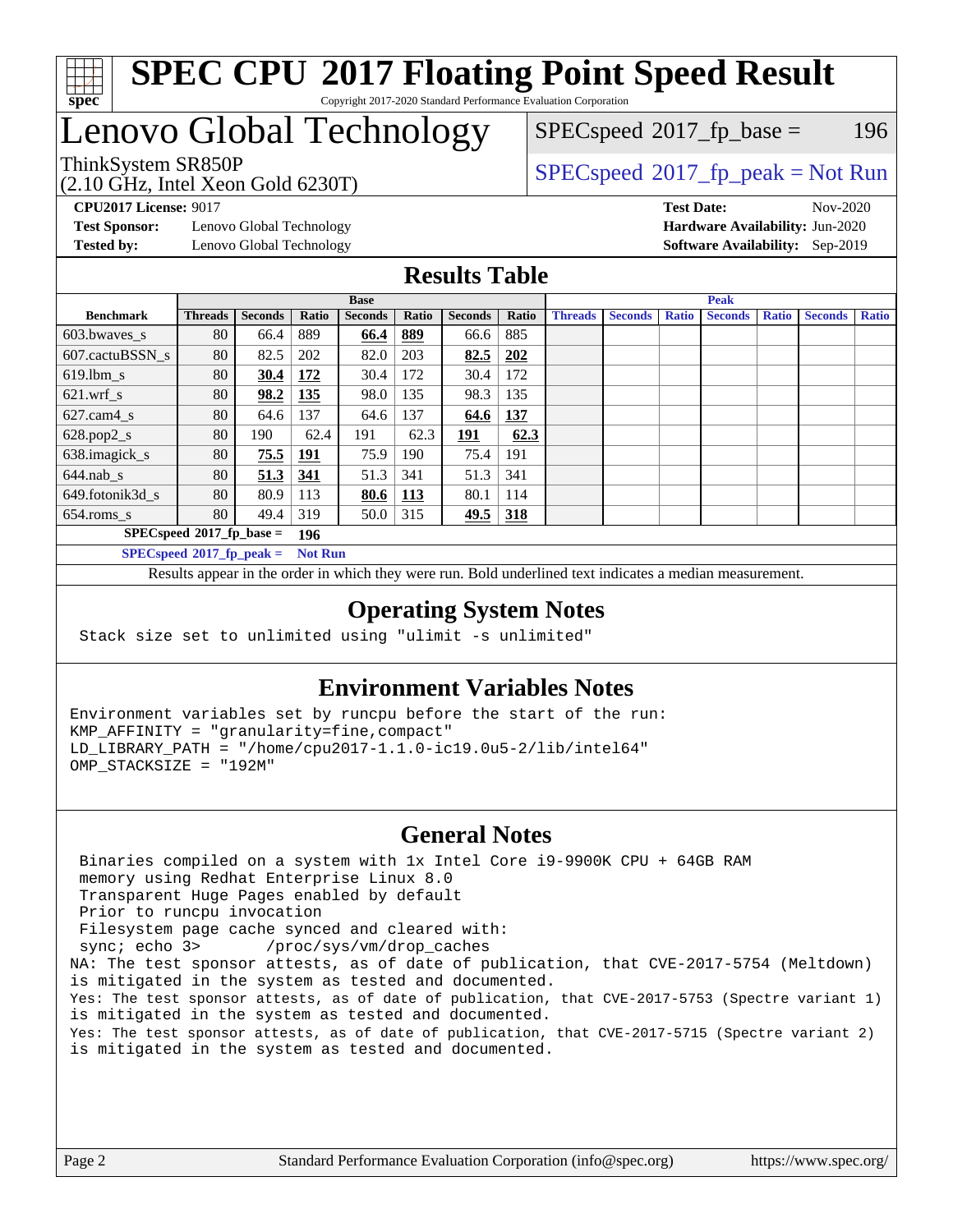| spec<br>Lenovo Global Technology<br>ThinkSystem SR850P<br>$(2.10 \text{ GHz}, \text{Intel Xeon Gold } 6230 \text{T})$<br><b>CPU2017 License: 9017</b><br><b>Test Sponsor:</b><br>Lenovo Global Technology | Copyright 2017-2020 Standard Performance Evaluation Corporation                  | $SPEC speed^{\circ}2017$ _fp_base =<br>196                                                                                                                                                                                                                                                                                                                                                |
|-----------------------------------------------------------------------------------------------------------------------------------------------------------------------------------------------------------|----------------------------------------------------------------------------------|-------------------------------------------------------------------------------------------------------------------------------------------------------------------------------------------------------------------------------------------------------------------------------------------------------------------------------------------------------------------------------------------|
|                                                                                                                                                                                                           |                                                                                  |                                                                                                                                                                                                                                                                                                                                                                                           |
|                                                                                                                                                                                                           |                                                                                  | $SPEC speed^{\circ}2017\_fp\_peak = Not Run$                                                                                                                                                                                                                                                                                                                                              |
|                                                                                                                                                                                                           |                                                                                  | <b>Test Date:</b><br>$Nov-2020$                                                                                                                                                                                                                                                                                                                                                           |
|                                                                                                                                                                                                           |                                                                                  | Hardware Availability: Jun-2020                                                                                                                                                                                                                                                                                                                                                           |
| Lenovo Global Technology<br><b>Tested by:</b>                                                                                                                                                             |                                                                                  | Software Availability: Sep-2019                                                                                                                                                                                                                                                                                                                                                           |
|                                                                                                                                                                                                           | <b>Platform Notes</b>                                                            |                                                                                                                                                                                                                                                                                                                                                                                           |
| BIOS configuration:<br>MONITOR/MWAIT set to Enable<br>Hyper-Threading set to Disable                                                                                                                      |                                                                                  | Choose Operating Mode set to Maximum Performance and then set it to Custom Mode                                                                                                                                                                                                                                                                                                           |
| Sysinfo program /home/cpu2017-1.1.0-ic19.0u5-2/bin/sysinfo<br>Rev: r6365 of 2019-08-21 295195f888a3d7edble6e46a485a0011<br>running on linux-z1c1 Fri Nov 20 23:40:15 2020                                 |                                                                                  |                                                                                                                                                                                                                                                                                                                                                                                           |
| SUT (System Under Test) info as seen by some common utilities.<br>For more information on this section, see<br>https://www.spec.org/cpu2017/Docs/config.html#sysinfo                                      |                                                                                  |                                                                                                                                                                                                                                                                                                                                                                                           |
| From /proc/cpuinfo<br>model name: $Intel(R)$ Xeon $(R)$ Gold 6230T CPU @ 2.10GHz<br>"physical id"s (chips)<br>4<br>80 "processors"<br>cpu cores : 20<br>siblings : 20                                     |                                                                                  | cores, siblings (Caution: counting these is hw and system dependent. The following<br>excerpts from /proc/cpuinfo might not be reliable. Use with caution.)<br>physical 0: cores 0 1 2 3 4 8 9 10 11 12 16 17 18 19 20 24 25 26 27 28<br>physical 1: cores 0 1 2 3 4 8 9 10 11 12 16 17 18 19 20 24 25 26 27 28<br>physical 2: cores 0 1 2 3 4 8 9 10 11 12 16 17 18 19 20 24 25 26 27 28 |
| From 1scpu:<br>Architecture:                                                                                                                                                                              | x86_64                                                                           | physical 3: cores 0 1 2 3 4 8 9 10 11 12 16 17 18 19 20 24 25 26 27 28                                                                                                                                                                                                                                                                                                                    |
| $CPU$ op-mode( $s$ ):<br>Byte Order:<br>Address sizes:<br>CPU(s):<br>On-line CPU(s) list: $0-79$                                                                                                          | $32$ -bit, $64$ -bit<br>Little Endian<br>46 bits physical, 48 bits virtual<br>80 |                                                                                                                                                                                                                                                                                                                                                                                           |
| Thread( $s$ ) per core:<br>$Core(s)$ per socket:<br>Socket(s):<br>NUMA $node(s):$                                                                                                                         | 1<br>20<br>4<br>4                                                                |                                                                                                                                                                                                                                                                                                                                                                                           |
| Vendor ID:<br>CPU family:<br>Model:<br>Model name:                                                                                                                                                        | GenuineIntel<br>6<br>85                                                          | $Intel(R) Xeon(R) Gold 6230T CPU @ 2.10GHz$                                                                                                                                                                                                                                                                                                                                               |
| Stepping:<br>CPU MHz:<br>$CPU$ max $MHz$ :<br>CPU min MHz:<br>BogoMIPS:                                                                                                                                   | 7<br>2100.000<br>3900.0000<br>800.0000<br>4200.00                                |                                                                                                                                                                                                                                                                                                                                                                                           |
| Virtualization:                                                                                                                                                                                           | $VT - x$<br>(Continued on next page)                                             |                                                                                                                                                                                                                                                                                                                                                                                           |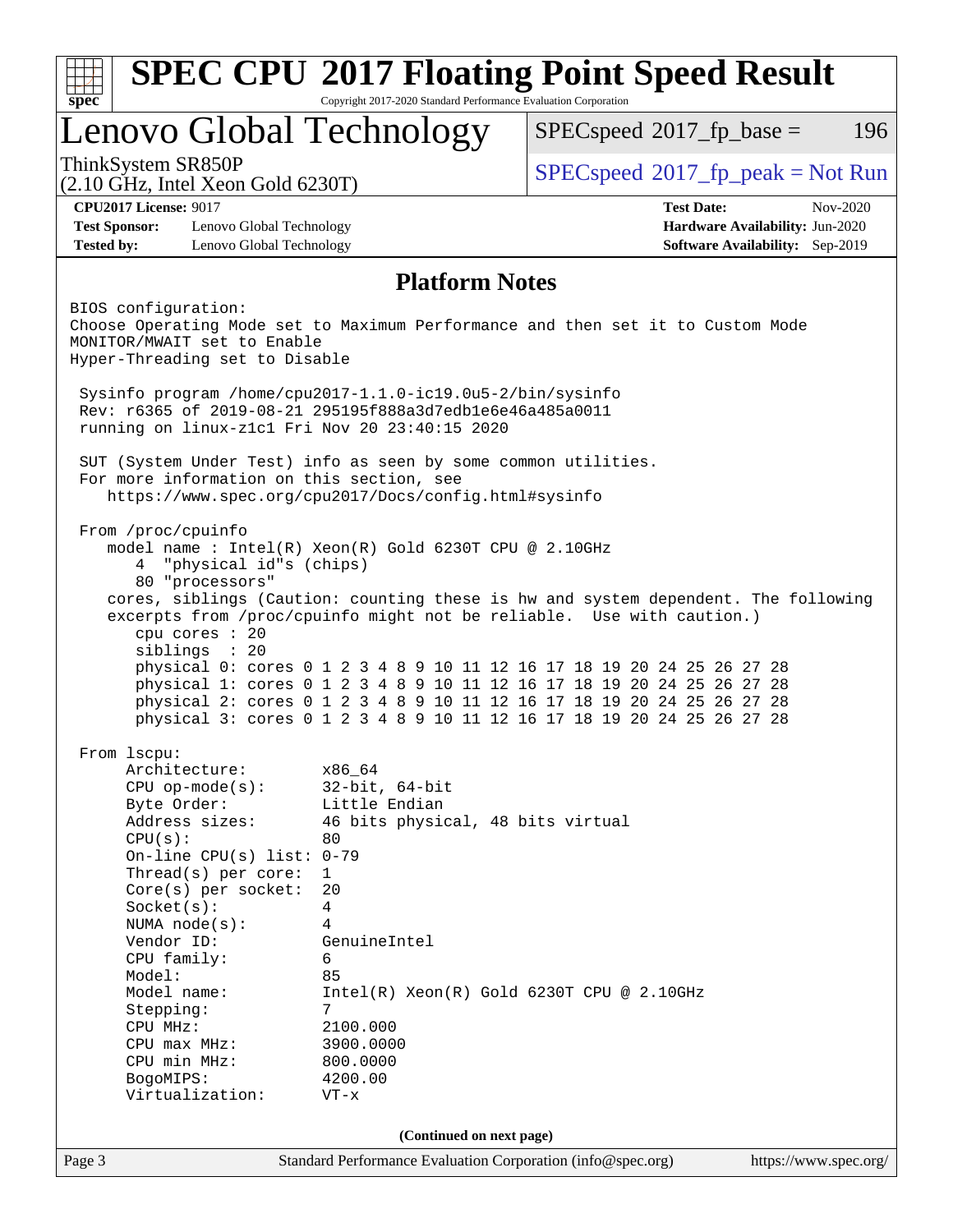

Copyright 2017-2020 Standard Performance Evaluation Corporation

Lenovo Global Technology

 $SPEC speed^{\circ}2017\_fp\_base = 196$ 

ThinkSystem SR850P<br>  $(2.10 \text{ GHz. Intel Yes} \cdot \text{Cold } 6220 \text{T})$  [SPECspeed](http://www.spec.org/auto/cpu2017/Docs/result-fields.html#SPECspeed2017fppeak)®[2017\\_fp\\_peak = N](http://www.spec.org/auto/cpu2017/Docs/result-fields.html#SPECspeed2017fppeak)ot Run

**[CPU2017 License:](http://www.spec.org/auto/cpu2017/Docs/result-fields.html#CPU2017License)** 9017 **[Test Date:](http://www.spec.org/auto/cpu2017/Docs/result-fields.html#TestDate)** Nov-2020

**[Test Sponsor:](http://www.spec.org/auto/cpu2017/Docs/result-fields.html#TestSponsor)** Lenovo Global Technology **[Hardware Availability:](http://www.spec.org/auto/cpu2017/Docs/result-fields.html#HardwareAvailability)** Jun-2020 **[Tested by:](http://www.spec.org/auto/cpu2017/Docs/result-fields.html#Testedby)** Lenovo Global Technology **[Software Availability:](http://www.spec.org/auto/cpu2017/Docs/result-fields.html#SoftwareAvailability)** Sep-2019

(2.10 GHz, Intel Xeon Gold 6230T)

#### **[Platform Notes \(Continued\)](http://www.spec.org/auto/cpu2017/Docs/result-fields.html#PlatformNotes)**

|             | L1d cache:   |                         | 32K           |
|-------------|--------------|-------------------------|---------------|
|             | $L1i$ cache: |                         | 32K           |
| $L2$ cache: |              |                         | 1024K         |
| $L3$ cache: |              |                         | 28160K        |
|             |              | NUMA node0 CPU(s):      | $0 - 19$      |
|             |              | NUMA $node1$ $CPU(s)$ : | $20 - 39$     |
|             |              | NUMA node2 CPU(s):      | $40 - 59$     |
|             |              | NUMA node3 CPU(s):      | $60 - 79$     |
|             |              |                         | $\sim$ $\sim$ |

Flags: fpu vme de pse tsc msr pae mce cx8 apic sep mtrr pge mca cmov pat pse36 clflush dts acpi mmx fxsr sse sse2 ss ht tm pbe syscall nx pdpe1gb rdtscp lm constant\_tsc art arch\_perfmon pebs bts rep\_good nopl xtopology nonstop\_tsc cpuid aperfmperf pni pclmulqdq dtes64 monitor ds\_cpl vmx smx est tm2 ssse3 sdbg fma cx16 xtpr pdcm pcid dca sse4\_1 sse4\_2 x2apic movbe popcnt tsc\_deadline\_timer aes xsave avx f16c rdrand lahf\_lm abm 3dnowprefetch cpuid\_fault epb cat\_l3 cdp\_l3 invpcid\_single intel\_ppin ssbd mba ibrs ibpb stibp ibrs\_enhanced tpr\_shadow vnmi flexpriority ept vpid fsgsbase tsc\_adjust bmi1 hle avx2 smep bmi2 erms invpcid rtm cqm mpx rdt\_a avx512f avx512dq rdseed adx smap clflushopt clwb intel\_pt avx512cd avx512bw avx512vl xsaveopt xsavec xgetbv1 xsaves cqm\_llc cqm\_occup\_llc cqm\_mbm\_total cqm\_mbm\_local dtherm ida arat pln pts pku ospke avx512\_vnni md\_clear flush\_l1d arch\_capabilities

 /proc/cpuinfo cache data cache size : 28160 KB

 From numactl --hardware WARNING: a numactl 'node' might or might not correspond to a physical chip. available: 4 nodes (0-3) node 0 cpus: 0 1 2 3 4 5 6 7 8 9 10 11 12 13 14 15 16 17 18 19 node 0 size: 386685 MB node 0 free: 386331 MB node 1 cpus: 20 21 22 23 24 25 26 27 28 29 30 31 32 33 34 35 36 37 38 39 node 1 size: 387038 MB node 1 free: 385342 MB node 2 cpus: 40 41 42 43 44 45 46 47 48 49 50 51 52 53 54 55 56 57 58 59 node 2 size: 387067 MB node 2 free: 386894 MB node 3 cpus: 60 61 62 63 64 65 66 67 68 69 70 71 72 73 74 75 76 77 78 79 node 3 size: 387066 MB node 3 free: 386870 MB node distances: node 0 1 2 3 0: 10 21 21 21 1: 21 10 21 21 2: 21 21 10 21 3: 21 21 21 10 From /proc/meminfo **(Continued on next page)**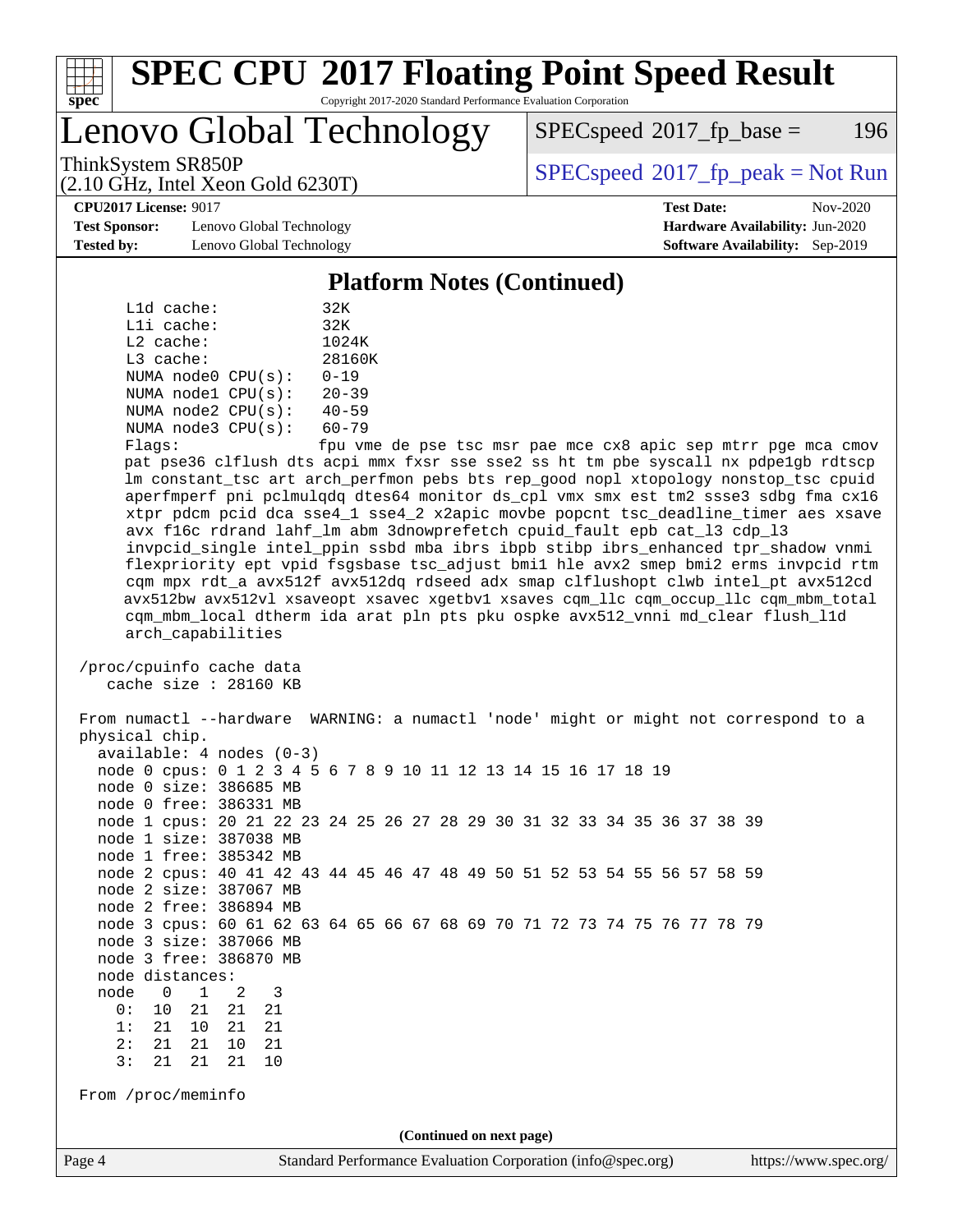| <b>SPEC CPU®2017 Floating Point Speed Result</b>                                                                                                                                                                                                                                                                                               |                                                                                                                                                                                  |
|------------------------------------------------------------------------------------------------------------------------------------------------------------------------------------------------------------------------------------------------------------------------------------------------------------------------------------------------|----------------------------------------------------------------------------------------------------------------------------------------------------------------------------------|
| Copyright 2017-2020 Standard Performance Evaluation Corporation<br>spec <sup>®</sup><br>Lenovo Global Technology                                                                                                                                                                                                                               | 196<br>$SPEC speed^{\circ}2017\_fp\_base =$                                                                                                                                      |
| ThinkSystem SR850P                                                                                                                                                                                                                                                                                                                             | $SPEC speed$ <sup>®</sup> 2017_fp_peak = Not Run                                                                                                                                 |
| $(2.10 \text{ GHz}, \text{Intel Xeon Gold } 6230 \text{T})$<br><b>CPU2017 License: 9017</b><br><b>Test Sponsor:</b><br>Lenovo Global Technology<br><b>Tested by:</b><br>Lenovo Global Technology                                                                                                                                               | <b>Test Date:</b><br>Nov-2020<br>Hardware Availability: Jun-2020<br>Software Availability: Sep-2019                                                                              |
| <b>Platform Notes (Continued)</b>                                                                                                                                                                                                                                                                                                              |                                                                                                                                                                                  |
| MemTotal:<br>1585006612 kB<br>HugePages_Total:<br>0<br>Hugepagesize:<br>2048 kB                                                                                                                                                                                                                                                                |                                                                                                                                                                                  |
| From /etc/*release* /etc/*version*<br>os-release:<br>NAME="SLES"<br>VERSION="15-SP1"<br>VERSION_ID="15.1"<br>PRETTY_NAME="SUSE Linux Enterprise Server 15 SP1"<br>ID="sles"<br>ID_LIKE="suse"<br>$ANSI$ _COLOR=" $0:32$ "<br>CPE_NAME="cpe:/o:suse:sles:15:sp1"                                                                                |                                                                                                                                                                                  |
| uname $-a$ :<br>Linux linux-z1c1 4.12.14-195-default #1 SMP Tue May 7 10:55:11 UTC 2019 (8fba516)<br>x86_64 x86_64 x86_64 GNU/Linux<br>Kernel self-reported vulnerability status:                                                                                                                                                              |                                                                                                                                                                                  |
| $CVE-2018-3620$ (L1 Terminal Fault):<br>Microarchitectural Data Sampling:<br>CVE-2017-5754 (Meltdown):<br>CVE-2018-3639 (Speculative Store Bypass): Mitigation: Speculative Store Bypass disabled<br>$CVE-2017-5753$ (Spectre variant 1):<br>$CVE-2017-5715$ (Spectre variant 2):                                                              | Not affected<br>Not affected<br>Not affected<br>via prctl and seccomp<br>Mitigation: __user pointer sanitization<br>Mitigation: Enhanced IBRS, IBPB: conditional,<br>RSB filling |
| run-level 3 Nov 20 22:31                                                                                                                                                                                                                                                                                                                       |                                                                                                                                                                                  |
| SPEC is set to: /home/cpu2017-1.1.0-ic19.0u5-2<br>Type Size Used Avail Use% Mounted on<br>Filesystem<br>/dev/sdb3<br>892G<br>20G 872G<br>xfs<br>$3\frac{6}{6}$ /                                                                                                                                                                               |                                                                                                                                                                                  |
| From /sys/devices/virtual/dmi/id<br>Lenovo - [TEE156L-2.61]- 05/20/2020<br>BIOS:<br>Vendor: Lenovo<br>Product: ThinkSystem SR850P - [7D2HCTO1WW]-<br>Product Family: ThinkSystem<br>Serial: 1234567890                                                                                                                                         |                                                                                                                                                                                  |
| Additional information from dmidecode follows. WARNING: Use caution when you interpret<br>this section. The 'dmidecode' program reads system data which is "intended to allow<br>hardware to be accurately determined", but the intent may not be met, as there are<br>frequent changes to hardware, firmware, and the "DMTF SMBIOS" standard. |                                                                                                                                                                                  |
| (Continued on next page)                                                                                                                                                                                                                                                                                                                       |                                                                                                                                                                                  |

|--|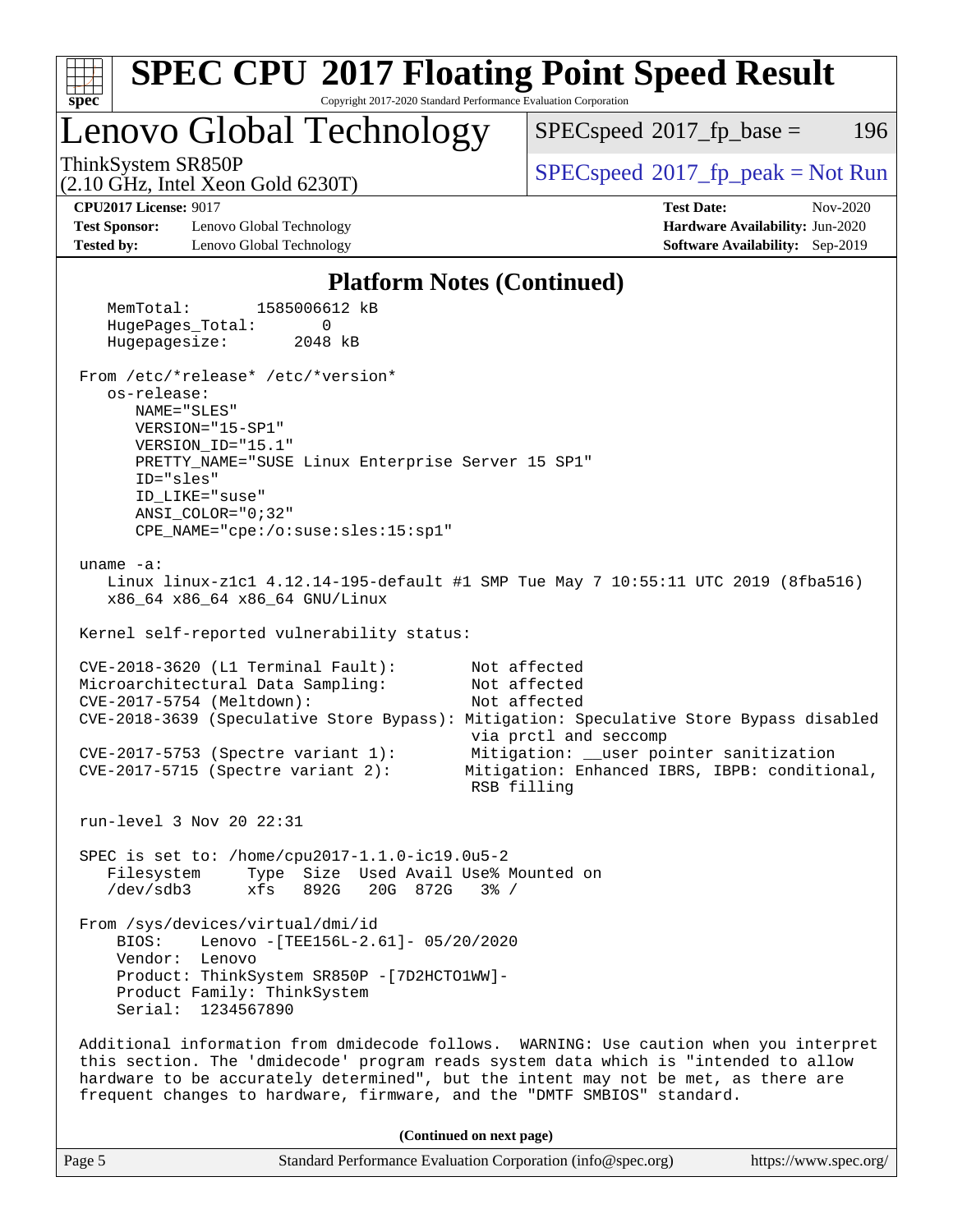

Copyright 2017-2020 Standard Performance Evaluation Corporation

# Lenovo Global Technology

 $SPECspeed*2017_fp\_base = 196$  $SPECspeed*2017_fp\_base = 196$ 

(2.10 GHz, Intel Xeon Gold 6230T)

 $SPEC speed^{\circ}2017\_fp\_peak = Not Run$ 

**[Test Sponsor:](http://www.spec.org/auto/cpu2017/Docs/result-fields.html#TestSponsor)** Lenovo Global Technology **[Hardware Availability:](http://www.spec.org/auto/cpu2017/Docs/result-fields.html#HardwareAvailability)** Jun-2020 **[Tested by:](http://www.spec.org/auto/cpu2017/Docs/result-fields.html#Testedby)** Lenovo Global Technology **[Software Availability:](http://www.spec.org/auto/cpu2017/Docs/result-fields.html#SoftwareAvailability)** Sep-2019

**[CPU2017 License:](http://www.spec.org/auto/cpu2017/Docs/result-fields.html#CPU2017License)** 9017 **[Test Date:](http://www.spec.org/auto/cpu2017/Docs/result-fields.html#TestDate)** Nov-2020

#### **[Platform Notes \(Continued\)](http://www.spec.org/auto/cpu2017/Docs/result-fields.html#PlatformNotes)**

Memory:

48x Samsung M393A4K40CB2-CVF 32 GB 2 rank 2933

(End of data from sysinfo program)

#### **[Compiler Version Notes](http://www.spec.org/auto/cpu2017/Docs/result-fields.html#CompilerVersionNotes)**

| =====================================<br>C<br>  619.1bm_s(base) 638.imagick_s(base) 644.nab_s(base)<br>__________________________________                                                                                                                                                                                                                                                                                                                                                                                                                                                       |
|-------------------------------------------------------------------------------------------------------------------------------------------------------------------------------------------------------------------------------------------------------------------------------------------------------------------------------------------------------------------------------------------------------------------------------------------------------------------------------------------------------------------------------------------------------------------------------------------------|
| Intel(R) C Intel(R) 64 Compiler for applications running on Intel(R) 64,<br>Version 19.0.5.281 Build 20190815<br>Copyright (C) 1985-2019 Intel Corporation. All rights reserved.<br>________________                                                                                                                                                                                                                                                                                                                                                                                            |
|                                                                                                                                                                                                                                                                                                                                                                                                                                                                                                                                                                                                 |
| $C++$ , C, Fortran   607.cactuBSSN_s(base)<br>. _ _ _ _ _ _ _ _ _ _ _ _ _ _ _                                                                                                                                                                                                                                                                                                                                                                                                                                                                                                                   |
| Intel(R) $C++$ Intel(R) 64 Compiler for applications running on Intel(R) 64,<br>Version 19.0.5.281 Build 20190815<br>Copyright (C) 1985-2019 Intel Corporation. All rights reserved.<br>Intel(R) C Intel(R) 64 Compiler for applications running on Intel(R) 64,<br>Version 19.0.5.281 Build 20190815<br>Copyright (C) 1985-2019 Intel Corporation. All rights reserved.<br>$Intel(R)$ Fortran Intel(R) 64 Compiler for applications running on Intel(R)<br>64, Version 19.0.5.281 Build 20190815<br>Copyright (C) 1985-2019 Intel Corporation. All rights reserved.<br>_______________________ |
| 603.bwaves_s(base) 649.fotonik3d_s(base) 654.roms_s(base)<br>Fortran                                                                                                                                                                                                                                                                                                                                                                                                                                                                                                                            |
| $Intel(R)$ Fortran Intel(R) 64 Compiler for applications running on Intel(R)<br>64, Version 19.0.5.281 Build 20190815<br>Copyright (C) 1985-2019 Intel Corporation. All rights reserved.                                                                                                                                                                                                                                                                                                                                                                                                        |
| Fortran, $C$   621.wrf_s(base) 627.cam4_s(base) 628.pop2_s(base)                                                                                                                                                                                                                                                                                                                                                                                                                                                                                                                                |
| $Intel(R)$ Fortran Intel(R) 64 Compiler for applications running on Intel(R)<br>64, Version 19.0.5.281 Build 20190815<br>Copyright (C) 1985-2019 Intel Corporation. All rights reserved.<br>Intel(R) C Intel(R) 64 Compiler for applications running on Intel(R) 64,<br>Version 19.0.5.281 Build 20190815<br>Copyright (C) 1985-2019 Intel Corporation. All rights reserved.                                                                                                                                                                                                                    |
| (Continued on next page)                                                                                                                                                                                                                                                                                                                                                                                                                                                                                                                                                                        |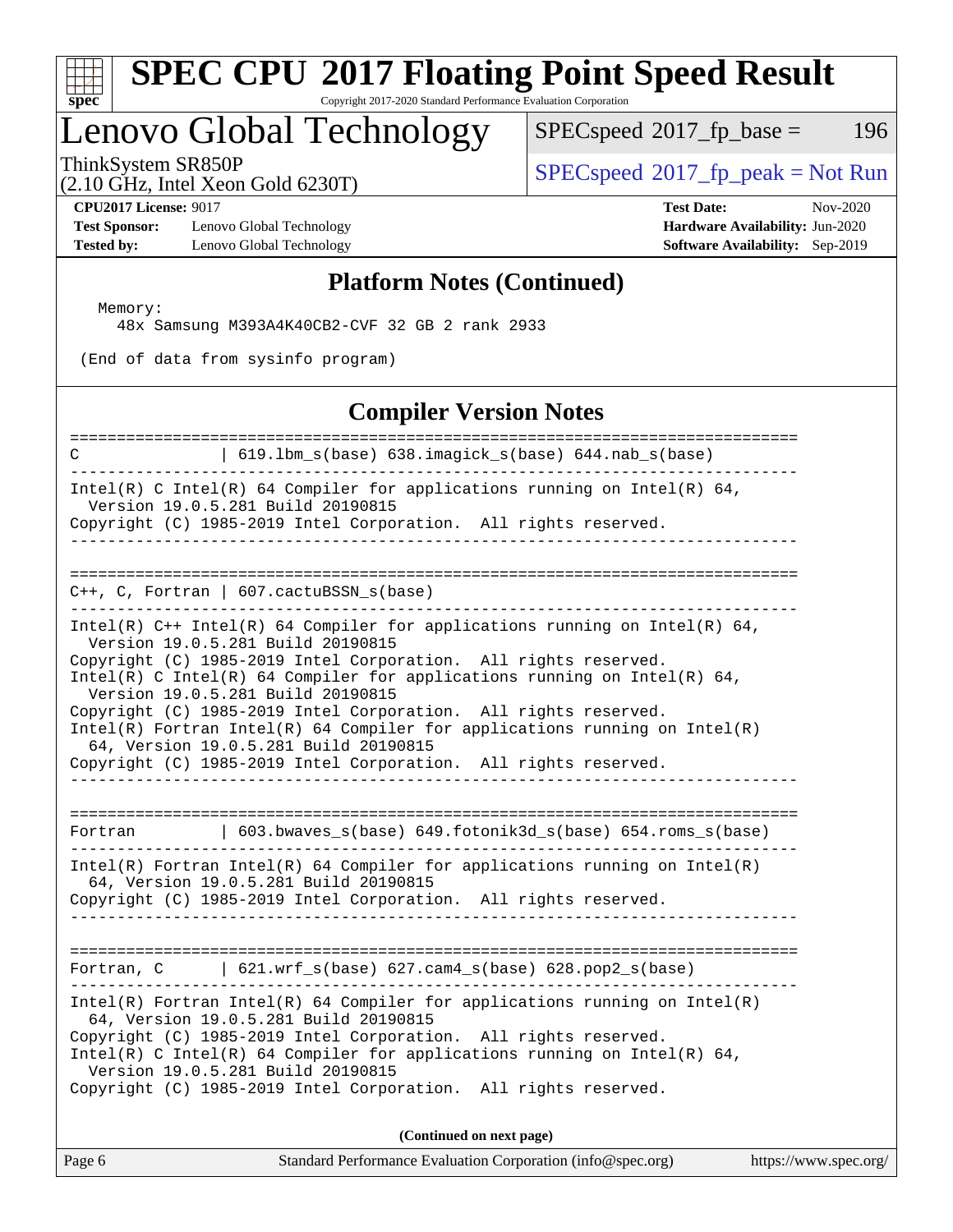

#### **[SPEC CPU](http://www.spec.org/auto/cpu2017/Docs/result-fields.html#SPECCPU2017FloatingPointSpeedResult)[2017 Floating Point Speed Result](http://www.spec.org/auto/cpu2017/Docs/result-fields.html#SPECCPU2017FloatingPointSpeedResult)** Copyright 2017-2020 Standard Performance Evaluation Corporation

## Lenovo Global Technology

 $SPEC speed^{\circ}2017\_fp\_base = 196$ 

ThinkSystem SR850P<br>  $\begin{array}{c}\n\text{SPEC speed} \text{?}2017 \text{ fp\_peak} = \text{Not Run} \\
\text{SPEC speed} \text{?}2017 \text{ fp\_peak} = \text{Not Run} \\
\end{array}$ 

(2.10 GHz, Intel Xeon Gold 6230T)

**[Test Sponsor:](http://www.spec.org/auto/cpu2017/Docs/result-fields.html#TestSponsor)** Lenovo Global Technology **[Hardware Availability:](http://www.spec.org/auto/cpu2017/Docs/result-fields.html#HardwareAvailability)** Jun-2020 **[Tested by:](http://www.spec.org/auto/cpu2017/Docs/result-fields.html#Testedby)** Lenovo Global Technology **[Software Availability:](http://www.spec.org/auto/cpu2017/Docs/result-fields.html#SoftwareAvailability)** Sep-2019

**[CPU2017 License:](http://www.spec.org/auto/cpu2017/Docs/result-fields.html#CPU2017License)** 9017 **[Test Date:](http://www.spec.org/auto/cpu2017/Docs/result-fields.html#TestDate)** Nov-2020

### **[Compiler Version Notes \(Continued\)](http://www.spec.org/auto/cpu2017/Docs/result-fields.html#CompilerVersionNotes)**

------------------------------------------------------------------------------

### **[Base Compiler Invocation](http://www.spec.org/auto/cpu2017/Docs/result-fields.html#BaseCompilerInvocation)**

[C benchmarks](http://www.spec.org/auto/cpu2017/Docs/result-fields.html#Cbenchmarks):

[icc](http://www.spec.org/cpu2017/results/res2020q4/cpu2017-20201207-24520.flags.html#user_CCbase_intel_icc_66fc1ee009f7361af1fbd72ca7dcefbb700085f36577c54f309893dd4ec40d12360134090235512931783d35fd58c0460139e722d5067c5574d8eaf2b3e37e92)

[Fortran benchmarks](http://www.spec.org/auto/cpu2017/Docs/result-fields.html#Fortranbenchmarks): [ifort](http://www.spec.org/cpu2017/results/res2020q4/cpu2017-20201207-24520.flags.html#user_FCbase_intel_ifort_8111460550e3ca792625aed983ce982f94888b8b503583aa7ba2b8303487b4d8a21a13e7191a45c5fd58ff318f48f9492884d4413fa793fd88dd292cad7027ca)

[Benchmarks using both Fortran and C](http://www.spec.org/auto/cpu2017/Docs/result-fields.html#BenchmarksusingbothFortranandC): [ifort](http://www.spec.org/cpu2017/results/res2020q4/cpu2017-20201207-24520.flags.html#user_CC_FCbase_intel_ifort_8111460550e3ca792625aed983ce982f94888b8b503583aa7ba2b8303487b4d8a21a13e7191a45c5fd58ff318f48f9492884d4413fa793fd88dd292cad7027ca) [icc](http://www.spec.org/cpu2017/results/res2020q4/cpu2017-20201207-24520.flags.html#user_CC_FCbase_intel_icc_66fc1ee009f7361af1fbd72ca7dcefbb700085f36577c54f309893dd4ec40d12360134090235512931783d35fd58c0460139e722d5067c5574d8eaf2b3e37e92)

[Benchmarks using Fortran, C, and C++:](http://www.spec.org/auto/cpu2017/Docs/result-fields.html#BenchmarksusingFortranCandCXX) [icpc](http://www.spec.org/cpu2017/results/res2020q4/cpu2017-20201207-24520.flags.html#user_CC_CXX_FCbase_intel_icpc_c510b6838c7f56d33e37e94d029a35b4a7bccf4766a728ee175e80a419847e808290a9b78be685c44ab727ea267ec2f070ec5dc83b407c0218cded6866a35d07) [icc](http://www.spec.org/cpu2017/results/res2020q4/cpu2017-20201207-24520.flags.html#user_CC_CXX_FCbase_intel_icc_66fc1ee009f7361af1fbd72ca7dcefbb700085f36577c54f309893dd4ec40d12360134090235512931783d35fd58c0460139e722d5067c5574d8eaf2b3e37e92) [ifort](http://www.spec.org/cpu2017/results/res2020q4/cpu2017-20201207-24520.flags.html#user_CC_CXX_FCbase_intel_ifort_8111460550e3ca792625aed983ce982f94888b8b503583aa7ba2b8303487b4d8a21a13e7191a45c5fd58ff318f48f9492884d4413fa793fd88dd292cad7027ca)

### **[Base Portability Flags](http://www.spec.org/auto/cpu2017/Docs/result-fields.html#BasePortabilityFlags)**

 603.bwaves\_s: [-DSPEC\\_LP64](http://www.spec.org/cpu2017/results/res2020q4/cpu2017-20201207-24520.flags.html#suite_basePORTABILITY603_bwaves_s_DSPEC_LP64) 607.cactuBSSN\_s: [-DSPEC\\_LP64](http://www.spec.org/cpu2017/results/res2020q4/cpu2017-20201207-24520.flags.html#suite_basePORTABILITY607_cactuBSSN_s_DSPEC_LP64) 619.lbm\_s: [-DSPEC\\_LP64](http://www.spec.org/cpu2017/results/res2020q4/cpu2017-20201207-24520.flags.html#suite_basePORTABILITY619_lbm_s_DSPEC_LP64) 621.wrf\_s: [-DSPEC\\_LP64](http://www.spec.org/cpu2017/results/res2020q4/cpu2017-20201207-24520.flags.html#suite_basePORTABILITY621_wrf_s_DSPEC_LP64) [-DSPEC\\_CASE\\_FLAG](http://www.spec.org/cpu2017/results/res2020q4/cpu2017-20201207-24520.flags.html#b621.wrf_s_baseCPORTABILITY_DSPEC_CASE_FLAG) [-convert big\\_endian](http://www.spec.org/cpu2017/results/res2020q4/cpu2017-20201207-24520.flags.html#user_baseFPORTABILITY621_wrf_s_convert_big_endian_c3194028bc08c63ac5d04de18c48ce6d347e4e562e8892b8bdbdc0214820426deb8554edfa529a3fb25a586e65a3d812c835984020483e7e73212c4d31a38223) 627.cam4\_s: [-DSPEC\\_LP64](http://www.spec.org/cpu2017/results/res2020q4/cpu2017-20201207-24520.flags.html#suite_basePORTABILITY627_cam4_s_DSPEC_LP64) [-DSPEC\\_CASE\\_FLAG](http://www.spec.org/cpu2017/results/res2020q4/cpu2017-20201207-24520.flags.html#b627.cam4_s_baseCPORTABILITY_DSPEC_CASE_FLAG) 628.pop2\_s: [-DSPEC\\_LP64](http://www.spec.org/cpu2017/results/res2020q4/cpu2017-20201207-24520.flags.html#suite_basePORTABILITY628_pop2_s_DSPEC_LP64) [-DSPEC\\_CASE\\_FLAG](http://www.spec.org/cpu2017/results/res2020q4/cpu2017-20201207-24520.flags.html#b628.pop2_s_baseCPORTABILITY_DSPEC_CASE_FLAG) [-convert big\\_endian](http://www.spec.org/cpu2017/results/res2020q4/cpu2017-20201207-24520.flags.html#user_baseFPORTABILITY628_pop2_s_convert_big_endian_c3194028bc08c63ac5d04de18c48ce6d347e4e562e8892b8bdbdc0214820426deb8554edfa529a3fb25a586e65a3d812c835984020483e7e73212c4d31a38223) [-assume byterecl](http://www.spec.org/cpu2017/results/res2020q4/cpu2017-20201207-24520.flags.html#user_baseFPORTABILITY628_pop2_s_assume_byterecl_7e47d18b9513cf18525430bbf0f2177aa9bf368bc7a059c09b2c06a34b53bd3447c950d3f8d6c70e3faf3a05c8557d66a5798b567902e8849adc142926523472) 638.imagick\_s: [-DSPEC\\_LP64](http://www.spec.org/cpu2017/results/res2020q4/cpu2017-20201207-24520.flags.html#suite_basePORTABILITY638_imagick_s_DSPEC_LP64) 644.nab\_s: [-DSPEC\\_LP64](http://www.spec.org/cpu2017/results/res2020q4/cpu2017-20201207-24520.flags.html#suite_basePORTABILITY644_nab_s_DSPEC_LP64) 649.fotonik3d\_s: [-DSPEC\\_LP64](http://www.spec.org/cpu2017/results/res2020q4/cpu2017-20201207-24520.flags.html#suite_basePORTABILITY649_fotonik3d_s_DSPEC_LP64) 654.roms\_s: [-DSPEC\\_LP64](http://www.spec.org/cpu2017/results/res2020q4/cpu2017-20201207-24520.flags.html#suite_basePORTABILITY654_roms_s_DSPEC_LP64)

### **[Base Optimization Flags](http://www.spec.org/auto/cpu2017/Docs/result-fields.html#BaseOptimizationFlags)**

[C benchmarks](http://www.spec.org/auto/cpu2017/Docs/result-fields.html#Cbenchmarks):

[-m64](http://www.spec.org/cpu2017/results/res2020q4/cpu2017-20201207-24520.flags.html#user_CCbase_m64-icc) [-std=c11](http://www.spec.org/cpu2017/results/res2020q4/cpu2017-20201207-24520.flags.html#user_CCbase_std-icc-std_0e1c27790398a4642dfca32ffe6c27b5796f9c2d2676156f2e42c9c44eaad0c049b1cdb667a270c34d979996257aeb8fc440bfb01818dbc9357bd9d174cb8524) [-xCORE-AVX512](http://www.spec.org/cpu2017/results/res2020q4/cpu2017-20201207-24520.flags.html#user_CCbase_f-xCORE-AVX512) [-ipo](http://www.spec.org/cpu2017/results/res2020q4/cpu2017-20201207-24520.flags.html#user_CCbase_f-ipo) [-O3](http://www.spec.org/cpu2017/results/res2020q4/cpu2017-20201207-24520.flags.html#user_CCbase_f-O3) [-no-prec-div](http://www.spec.org/cpu2017/results/res2020q4/cpu2017-20201207-24520.flags.html#user_CCbase_f-no-prec-div) [-qopt-prefetch](http://www.spec.org/cpu2017/results/res2020q4/cpu2017-20201207-24520.flags.html#user_CCbase_f-qopt-prefetch) [-ffinite-math-only](http://www.spec.org/cpu2017/results/res2020q4/cpu2017-20201207-24520.flags.html#user_CCbase_f_finite_math_only_cb91587bd2077682c4b38af759c288ed7c732db004271a9512da14a4f8007909a5f1427ecbf1a0fb78ff2a814402c6114ac565ca162485bbcae155b5e4258871) [-qopt-mem-layout-trans=4](http://www.spec.org/cpu2017/results/res2020q4/cpu2017-20201207-24520.flags.html#user_CCbase_f-qopt-mem-layout-trans_fa39e755916c150a61361b7846f310bcdf6f04e385ef281cadf3647acec3f0ae266d1a1d22d972a7087a248fd4e6ca390a3634700869573d231a252c784941a8) [-qopenmp](http://www.spec.org/cpu2017/results/res2020q4/cpu2017-20201207-24520.flags.html#user_CCbase_qopenmp_16be0c44f24f464004c6784a7acb94aca937f053568ce72f94b139a11c7c168634a55f6653758ddd83bcf7b8463e8028bb0b48b77bcddc6b78d5d95bb1df2967) [-DSPEC\\_OPENMP](http://www.spec.org/cpu2017/results/res2020q4/cpu2017-20201207-24520.flags.html#suite_CCbase_DSPEC_OPENMP)

[Fortran benchmarks](http://www.spec.org/auto/cpu2017/Docs/result-fields.html#Fortranbenchmarks):

[-m64](http://www.spec.org/cpu2017/results/res2020q4/cpu2017-20201207-24520.flags.html#user_FCbase_m64-icc) [-DSPEC\\_OPENMP](http://www.spec.org/cpu2017/results/res2020q4/cpu2017-20201207-24520.flags.html#suite_FCbase_DSPEC_OPENMP) [-xCORE-AVX512](http://www.spec.org/cpu2017/results/res2020q4/cpu2017-20201207-24520.flags.html#user_FCbase_f-xCORE-AVX512) [-ipo](http://www.spec.org/cpu2017/results/res2020q4/cpu2017-20201207-24520.flags.html#user_FCbase_f-ipo) [-O3](http://www.spec.org/cpu2017/results/res2020q4/cpu2017-20201207-24520.flags.html#user_FCbase_f-O3) [-no-prec-div](http://www.spec.org/cpu2017/results/res2020q4/cpu2017-20201207-24520.flags.html#user_FCbase_f-no-prec-div) [-qopt-prefetch](http://www.spec.org/cpu2017/results/res2020q4/cpu2017-20201207-24520.flags.html#user_FCbase_f-qopt-prefetch) [-ffinite-math-only](http://www.spec.org/cpu2017/results/res2020q4/cpu2017-20201207-24520.flags.html#user_FCbase_f_finite_math_only_cb91587bd2077682c4b38af759c288ed7c732db004271a9512da14a4f8007909a5f1427ecbf1a0fb78ff2a814402c6114ac565ca162485bbcae155b5e4258871) [-qopt-mem-layout-trans=4](http://www.spec.org/cpu2017/results/res2020q4/cpu2017-20201207-24520.flags.html#user_FCbase_f-qopt-mem-layout-trans_fa39e755916c150a61361b7846f310bcdf6f04e385ef281cadf3647acec3f0ae266d1a1d22d972a7087a248fd4e6ca390a3634700869573d231a252c784941a8) [-qopenmp](http://www.spec.org/cpu2017/results/res2020q4/cpu2017-20201207-24520.flags.html#user_FCbase_qopenmp_16be0c44f24f464004c6784a7acb94aca937f053568ce72f94b139a11c7c168634a55f6653758ddd83bcf7b8463e8028bb0b48b77bcddc6b78d5d95bb1df2967) [-nostandard-realloc-lhs](http://www.spec.org/cpu2017/results/res2020q4/cpu2017-20201207-24520.flags.html#user_FCbase_f_2003_std_realloc_82b4557e90729c0f113870c07e44d33d6f5a304b4f63d4c15d2d0f1fab99f5daaed73bdb9275d9ae411527f28b936061aa8b9c8f2d63842963b95c9dd6426b8a)

**(Continued on next page)**

Page 7 Standard Performance Evaluation Corporation [\(info@spec.org\)](mailto:info@spec.org) <https://www.spec.org/>